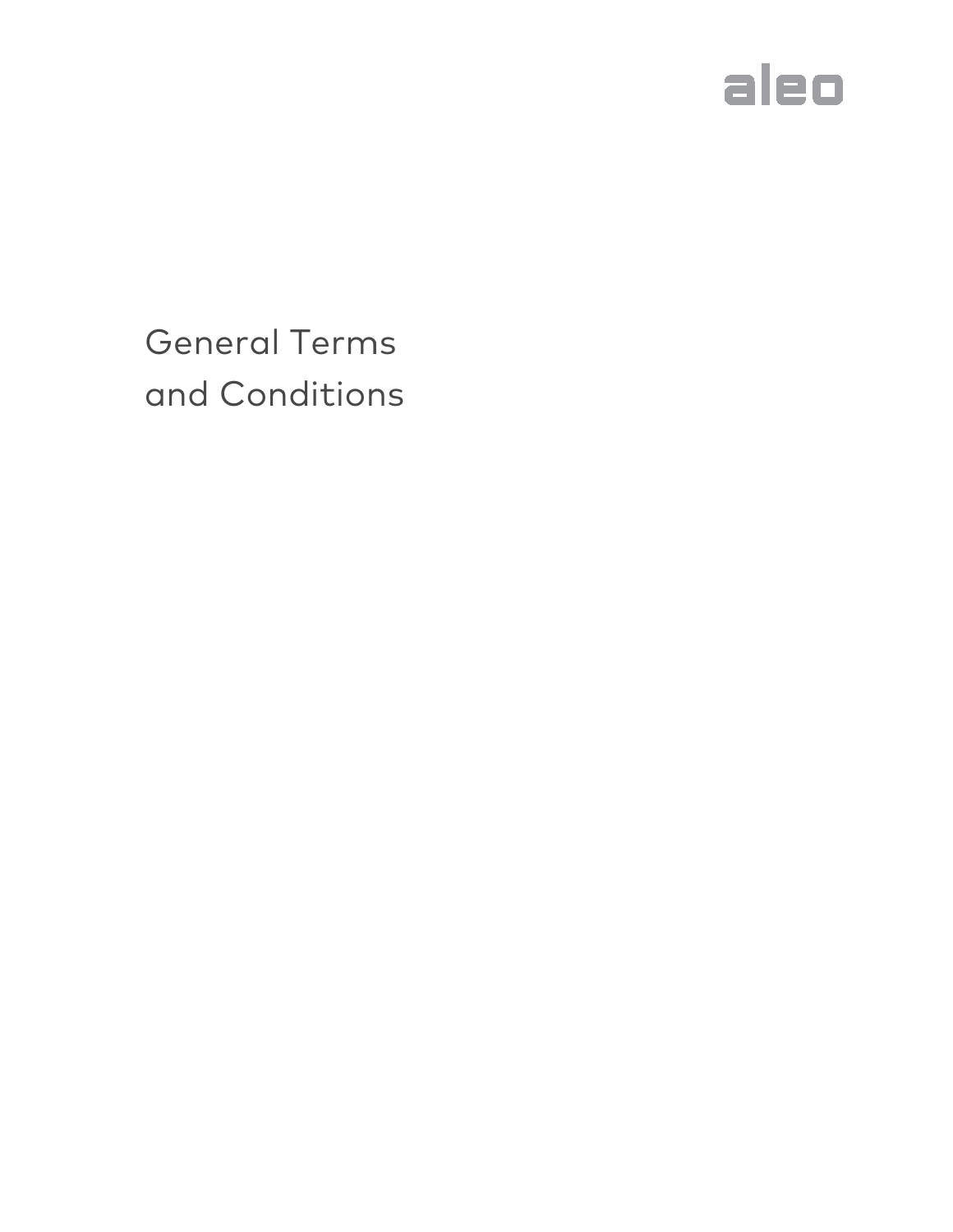## 1. Scope

(1) These General Terms and Conditions shall apply exclusively and also for all future business transactions with the Buyer. In general we do not recognize conflicting or differing terms and conditions of the Buyer and it is not necessary to exclude said terms and conditions from the contract again in the individual case unless we have expressly agreed to their validity in writing. This shall also apply for unilateral provisions in the Buyer's terms and conditions for the content of which provisions our Terms and Conditions contain no effective provision, unless these unilateral provisions effective provision, unless these unilateral provisions<br>are customary or correspond to statutory provisions. In so far as our Terms and Conditions contain no effective provisions the statutory provisions shall be applicable exclusively. This shall apply even if in knowledge of terms and conditions of the Buyer that conflict with or differ from our Terms and Conditions we make deliveries to Buyer without reservation. This shall not constitute acceptance of these terms and conditions. in the contract again in the individual<br>have expressly agreed to their validity<br>shall also apply for unilateral provisions<br>erms and conditions for the content of lict with or differ from our Terms and Conditions<br>nake deliveries to Buyer without reservation. This<br>not constitute acceptance of these terms and<br>litions.<br>Our Terms and Conditions are valid only with<br>ect to commercial and/ If the rest consider the same shall apply for increases in comparison of the same shall apply for increases in comparison of the same shall become the same shall become the same shall become the same shall apply for incre

(2) Our Terms and Conditions are valid only with respect to commercial and/or professional partners as such.

## 2. Offer and conclusion

(1) Our offers are always subject to contract.

(2) All agreements between us and the Buyer are to be made in writing or in text form (e.g. (e.g. email). In the course of those General Terms and Conditions the term "in writing" shall encompass text form. If employees of ours who do not have general powers of representation (managing director, signatories) make representations, these shall become binding only upon written confirmation by a person having powers of representation. term "in writing" shall encompass text form. If<br>employees of ours who do not have general powers of<br>representation (managing director, authorized signatories) make representations, these shall become<br>binding only upon written confirmation by a person<br>having powers of representation.<br>(3) Obvious errors and typographical, printing and<br>calculation errors that occur whe

(3) Obvious errors and typographical, printing and calculation errors that occur when we produce an offer or order confirmation shall not be binding upon us.

#### 3. Prices

(1) We calculate prices according to our price list which is valid on the day of shipment unless other prices are agreed in writing. Prices are quoted ex works or warehouse inclusive of loading and packaging, excluding freight and VAT at the respective statutory rate. We calculate prices according to our price list<br>h is valid on the day of shipment unless other<br>s are agreed in writing. Prices are quoted ex<br>s or warehouse inclusive of loading and<br>aging, excluding freight and VAT at the r

(2) If, following conclusion of the contract with our Buyer, our suppliers increase their prices in a way which is legally unobjectionable, then we shall also be entitled to demand a corresponding increase in the agreed price from our Buyer, thereby passing on our supplier's price increase. This shall not apply if we have already issued an invoice for our supplies and services.

kinds, public levies, taxes, duties and similar.

(3) Our invoices shall be considered as accepted if not The same shall apply for increases in charge<br>kinds, public levies, taxes, duties and similar.<br>(3) Our invoices shall be considered as accepte<br>objected to in writing within 14 days of receipt.

# 4. Terms of payment

(1) Unless otherwise agreed, our invoices are payable<br>upon receipt of the invoice without any deduction. upon receipt of the invoice without any deduction

(2) If payment is not made within the payment term, we shall be entitled to charge default interest at a rate of 8 % above the respectively applicable base rate (Basiszinssatz, § 247 Geman Civil Code). We reserve the right to assert additional losses due to delay.

(3) We are entitled to assign our claims to a factor. In this case, payments repaying the debt can be made only to the factor. Bank details are to be taken from the notice appearing on the invoice.

Payments shall be considered made starting on the day on which we or the factor have free access to the funds. Payments by the Buyer shall be credited in all cases according to § 366 sec. 2 German Civil Code.

(4) We and respectively the factor periodically conduct balance confirmation activities in respect of open receivables from the Buyer. If the notified balance is not objected to in writing within 14 days of receipt of our letter, the notified balance shall be considered confirmed. (2) If payment is not made within the paymeterm, we shall be entitled to charge default interests a rate of 8 % above the respectively applicable be received to start and this coses, gives case, gives case, gives case, and

(5) Following conclusion of the commercial dunning procedure, we or respectively the factor shall be entitled to assign the procedure to a company specialized in debt collection. In this case the Buyer shall pay the customary fees for the debt collection.

(6) Buyer may set-off only with a claim that is undisputed or recognized by legally binding judgment. Buyer is entitled to a right of retention only if it is based on the same contractual relationship from which our payment claim results.

# 5. Shipment, packaging, passing passing of risk and partial deliveries

(1) We shall determine the route and means of shipment as well as the forwarding agent and freight carrier. The delivery of the goods shall be ex works at buyer's expense and risk, unless otherwise agreed in writing. The risk of accidental destruction and accidental deterioration passes to the buyer upon dispatch of the goods. shall determine the route and mead<br>t as well as the forwarding agent and f<br>The delivery of the goods shall be ex wo<br>expense and risk, unless otherwise agre<br>The risk of accidental destruction<br>cal deterioration passes to the

(2) If pickup by the Buyer is agreed, once goods are notified ready for dispatch they must be collected immediately. Otherwise we shall be entitled, at our discretion, to ship or store the goods at Buyer's expense and risk and to bill immediately.

(3) We are entitled, to a reasonable extent, to make partial deliveries and to invoice them separately.

(4) Buyer is responsible for the disposal of the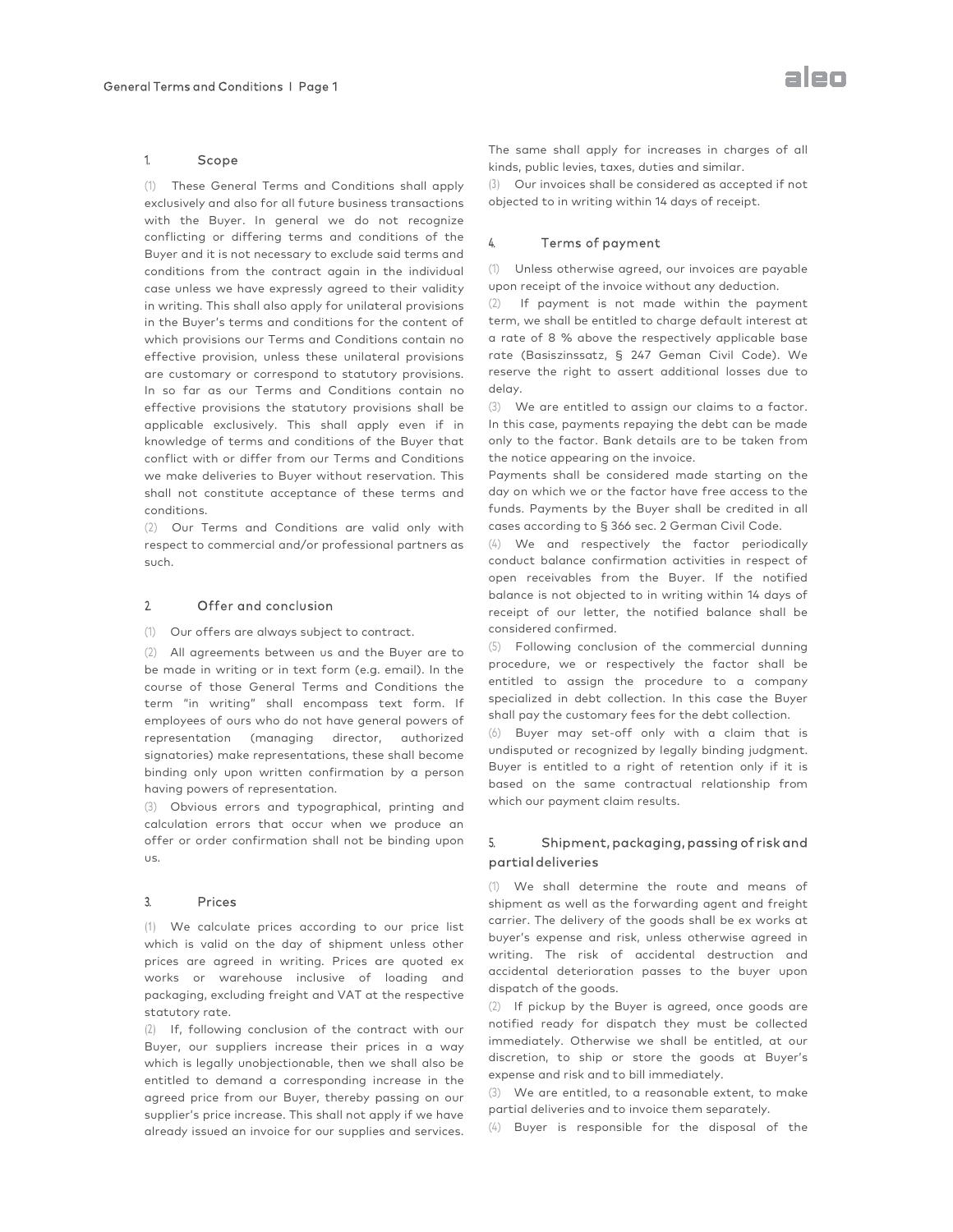packaging and will bear the costs and obligations resulting hereof.

## 6. Delivery periods and dates, discharge from performance

(1) The agreed delivery periods and dates do not mean a transaction for delivery by a fixed date unless we have expressly agreed to this in writing.

(2) Delivery periods begin with the date of the final and complete order confirmation. If Buyer has still to provide items or documents for the execution of the order (e.g. component parts, drawings, permits from public authorities or similar), then the delivery period agreed by us will not begin until the day on which all parts and/or documents to be provided by the Buyer have been received by us. Delivery periods and dates are met if the goods have been dispatched by us on time or, if goods are to be delivered ex works/warehouse, if we have the goods ready for dispatch there. We shall not assume liability for any delay in transport for which we are not responsible ) The agreed delivery periods and dates do not<br>nean a transaction for delivery by a fixed date unless<br>ve have expressly agreed to this in writing.<br>(1) Delivery periods begin with the date of the final<br>nd complete order con are to be delivered<br>have the goods ready<br>not assume liability for c<br>ich we are not responsible.

(3) Our delivery commitment is subject to our orders being delivered to us in their entirety and on time unless the non-delivery or delay in delivery is our fault. ry commitment is subject to our orders<br>I to us in their entirety and on time<br>delivery or delay in delivery is our fault.<br>nces beyond our control, all cases of<br>(especially strike, lockout, lack of raw

(4) Circumstances beyond our control, all cases of force majeure (especially strike, lockout, lack of raw materials or energy and operational problems) and disruptions or restrictions among one or more upstream suppliers shall discharge us from our delivery commitment for the duration of the disruption and in the extent of its impacts. In such cases we undertake to inform Buyer immediately if it becomes apparent that the agreed delivery time cannot be met. Buyer may thereupon withdraw from the contract if, for our part, following a corresponding request by the Buyer, it is not immediately stated whether we wish to withdraw or deliver within a reasonable period. In this case claims for damages because of delay or instead of performance shall be excluded. In the case of orders where fulfillment comprises multiple individual deliveries, the nonfulfillment, defective fulfillment or late fulfillment of a delivery shall not affect other deliveries in the order. If as a result of delivery problems of the kind mentioned above, the quantities of goods at our disposal are not sufficient to deliver all ordered quantities then we shall be entitled to make cuts in the quantities to be supplied without this resulting in a further delivery commitment. r energy and operational problems) and<br>or restrictions among one or more<br>suppliers shall discharge us from our<br>pmmitment for the duration of the cannot be met. Buyer may thereupon withdraw from<br>the contract if, for our part, following a corresponding<br>request by the Buyer, it is not immediately stated<br>whether we wish to withdraw or deliver within a<br>reasonable period delivery shall not affect other deliveries in the order. If<br>as a result of delivery problems of the kind mentioned<br>above, the quantities of goods at our disposal are not<br>sufficient to deliver all ordered quantities then we

### 7. Reservation of title

(1) We retain ownership of the goods until full payment of all claims with respect to Buyer resulting from the business relationship including claims arising in future, also from contracts concluded at the same time or at a later date. The inclusion of individual claims in an ongoing invoice or balance confirmation shall be entitled to make cuts in the quantities to be<br>supplied without this resulting in a further delivery<br>commitment.<br>7. Reservation of title<br>(1) We retain ownership of the goods until full<br>payment of all claims with re and its acknowledgement shall not nullify the reservation of title. In this case the goods subject to reservation of title shall serve as a security for our claims from the current account.

(2) Goods subject to reservation of title are to be stored properly, separately from the property of the Buyer and of third parties and marked as our property. Any occurrence of damage is to be notified to us immediately. If the Buyer has insured the goods subject to reservation of title, claims resulting from the insurance contract are hereby assigned to us until the settlement in full of all claims resulting from the business relationship. and its acknowledgement shall not nullify the<br>reservation of title .In this case the goods subject to<br>reservation of title shall serve as a security for our<br>claims from the current account.<br>(2) Goods subject to reservation

(3) Buyer is entitled to process, or, subject to the usual terms and conditions and to reservation of title, to resell the goods subject to reservation of title in the ordinary course of business.

(4) If the goods subject to reservation of title are processed with items not belonging to us, we shall be entitled to co-ownership of the new object in the ratio of the invoice value of the goods subject to reservation of title to the invoice value of the other goods and the processing value.

In addition, the same applies to the object created as a result of processing as for the goods supplied subject to reservation of title.

If our ownership is extinguished as a result of combining, mixing or blending the goods subject to reservation of title with other objects not belonging to us, we shall acquire co-ownership of the new object in the ratio of the value of the goods subject to reservation of title to the other combined or mixed objects at the time of the combination or mixing. If combination or mixing is carried out in such a way that the Buyer's object is to be considered the main object, then it is considered agreed that the Buyer shall transfer co-ownership to us on a proportionate basis. Buyer shall store the sole property or joint property created in this way for us free of charge. of title to the invoice value of the other goods and the processing value.<br>In addition, the same applies to the object created as<br>a result of processing as for the goods supplied<br>subject to reservation of title.<br>If our own

(5) Buyer hereby assigns to us all claims accruing to him from resale with respect to his customers or third parties to the total amount (including value-added tax) of our claims, and moreover irrespective of whether the goods subject to reservation of title have been sold without or following processing, mixing or combination. If Buyer makes a current account agreement with his customers that allows the claim from the resale of goods supplied by us to become absorbed in a current account claim, then the claim that arises from the current account agreement in the Buyer's favour shall be considered assigned to us in the amount of our claim. The claims resulting from resale shall serve as security in the same extent as the goods subject to reservation of title. Until revocation, Buyer is entitled to recover claims resulting from resale. tax) of our claims, and moreover irrespective of whether the goods subject to reservation of title have been sold without or following processing, mixing or combination. If Buyer makes a current account agreement with his

(6) In the event of attachments or other interventions by third parties concerning the goods subject to by third parties concerning the goods subject to<br>reservation of title, Buyer is to inform us immediately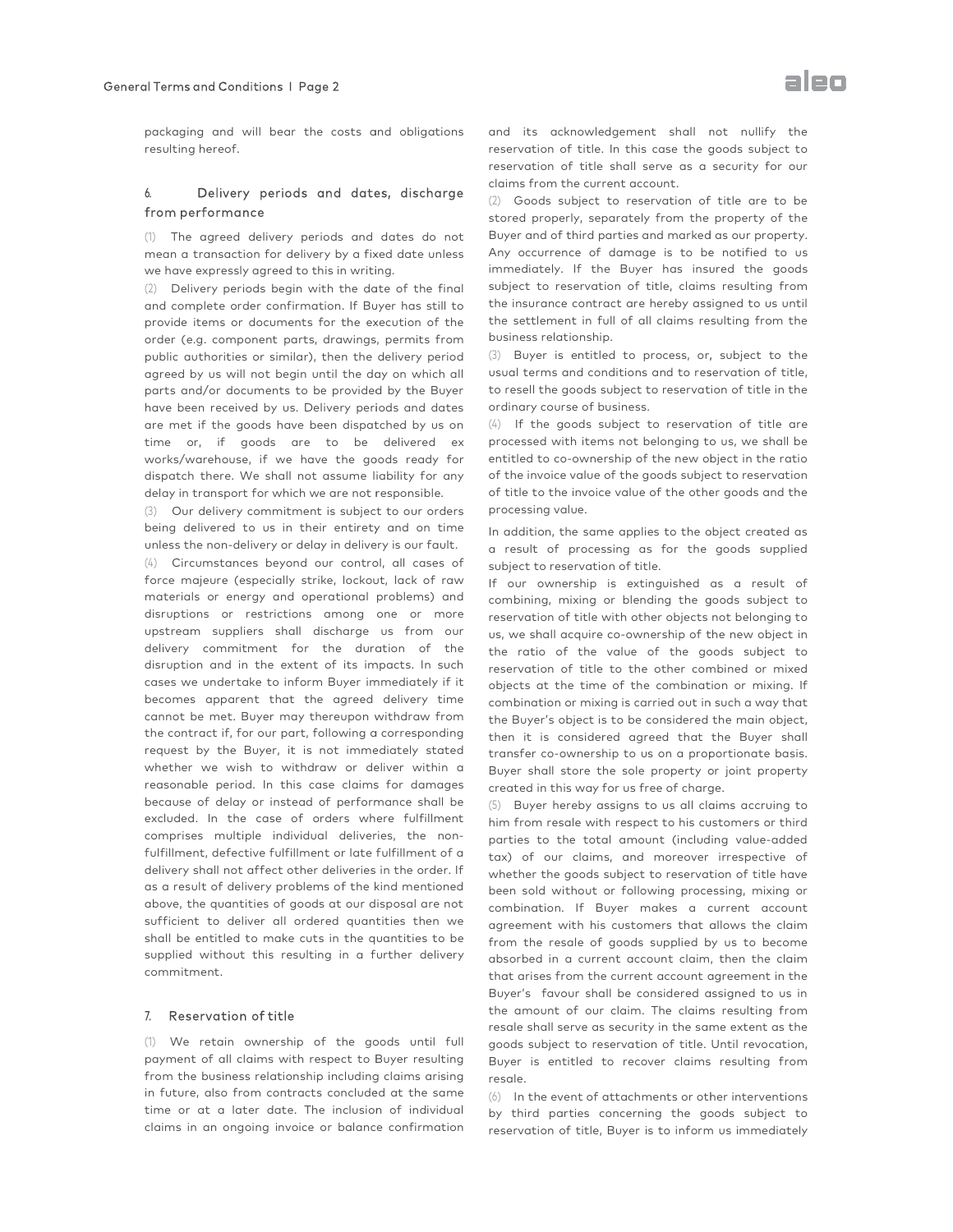in writing. At our request, Buyer is to provide us with all required information concerning his inventory of in writing. At our request, Buyer is to provide us with<br>all required information concerning his inventory of<br>goods to which we retain ownership or co-ownership and claims assigned to us per para. (5), and to grant us access to his premises for the purposes of viewing and transporting away the goods subject to reservation of title.

(7) If Buyer falls into default with payments reaching a level of 10 % of our claims, we shall be entitled to prohibit the processing, resale and taking away of the goods delivered subject to reservation of title and to take these back. The taking back of goods subject reservation of title shall constitute withdrawal from the contract. We are likewise entitled to withdraw the direct debit authorization. In this case the Buyer is under obligation immediately to inform his customers of the assignment of the claims to us and provide us with all the information necessary for collection along with the accompanying documentation. us access to his premises for the purposes of viewing<br>and transporting away the goods subject to<br>reservation of title.<br>(7) If Buyer falls into default with payments reaching<br>a level of 10 % of our claims, we shall be entit the contract. We are likewise entitled to withd<br>direct debit authorization. In this case the E<br>under obligation immediately to inform his cus<br>of the assignment of the claims to us and pr<br>with all the information necessary

(8) We undertake, if requested by the Buyer, to release securities to which we are entitled to the extent that the realizable net value of our securities exceeds the securitized claims by more than 10 %; the selection of which securities to release is for us to decide.

#### 8. Warranty and notice of defects defects

(1) Unless agreed otherwise, the contractual (1) Unless agreed otherwise, the contractual<br>properties of the goods are specified in our product descriptions. Public statements, recommendations or third-party advertising are irrelevant in this respect. The specifications, drawings, illustrations, technical data, weights, measures and the benefit of third parties, catalogues, circulars and advertisements shall be binding only if they are confirmed in the order confirmation or in the written offer. Moreover, they shall be considered to be warranted properties within the meaning of § 443 German Civil Code (guarantee) only if we have expressly stated this in writing. descriptions. Public statements, recommendations or<br>third-party advertising are irrelevant in this respect.<br>The specifications, drawings, illustrations, technical<br>data, weights, measures and the benefit of third<br>parties, c

(2) We are entitled to change the technical specifications and appearance of our products without notifying the Buyer provided that the properties determining the products' value and function are retained appropriately and no contrary wish of the Buyer's is discernible to us.

(3) Buyer is to check the delivered goods immediately for incorrect quantities, damage in transit or obvious defects and to inform us of any findings of this kind immediately upon receiving of the goods. If goods are damaged or quantities are incorrect, Buyer is to obtain acknowledgement in writing from the forwarder or his representative upon receipt of the goods. In the event of hidden defects, the notice of defects must be submitted in writing immediately following their discovery, enclosing documentary proof, and no later than the end of the warranty period. If Buyer negligently violates his duty to check and notify, then for this reason alone any liability resulting from such objections shall lapse for us unless there is Buyer is to check the delivered goods immediately<br>ncorrect quantities, damage in transit or obvious<br>cts and to inform us of any findings of this kind<br>ediately upon receiving of the goods. If goods are intent by a legal representative or vicarious agent which is the cause of the damage.

(4) A notice of defects is to contain the following pieces of information: date and number of our order confirmation, delivery note or invoice, production, commission or serial number of the goods in question, description of the individual defects.

(5) Buyer is under obligation initially to accept delivered goods even if obvious defects, damage in transit or incomplete deliveries are found, unless we have declared our agreement to their immediate return. If Buyer gives us no opportunity to examine the defect on site and in situ, all claims due to defects shall lapse. Persons appointed to check for defects shall not be entitled to acknowledge defects with binding effect for us responsibility on our part for gross negligence or<br>intent by a legal representative or vicarious agent<br>which is the cause of the damage.<br>(4) A notice of defects is to contain the following<br>pieces of information: date and n

In A certain the properties of the properties with the central of the central of the central of the properties with a central of the central of the central of the central of the central of the central of gross negligence (6) If there is a defect in the goods, we are initially entitled to rectify defects or make a replacement delivery. The choice of the method of subsequent performance is at our discretion provide has no justified interest in a particular method of subsequent performance. If the subsequent performance fails, Buyer may choose between a reduction in the purchase price and withdrawal from reduction in the purchase price and withdrawal from<br>the purchase contract. In the case of slight defects withdrawal shall be excluded. If Buyer chooses withdrawal, further additional claims for damages or reimbursement of expenses shall be excluded. Provided we cannot be imputed with fraudulent intent, claims for damages instead of performance shall be limited to the difference between the purchase price and the value of the defective goods.

(7) We make no warranties with regard to damages arising from improper use, incorrect storage or negligent handling. If, despite a defect, the delivery item is still used, then we shall be liable only for the original defect but not for such damages arising as a result of the continued use.

(8) In so far as Buyer has sold the goods and a notice of defects is by his customer, we shall exempt Buyer from his warranty expenses to the extent that claims against us exist in accordance with the law and these terms and conditions. In particular we shall make replacement goods available for the subsequent performance step by step as the goods that were objected to be returned to us. We res settle by means of an appropriate flat payment the Buyer's warranty expenses which are to be reimbursed by us over and above the replacement of the goods. The occurrence of a warranty claim from a customer of Buyer is to be demonstrated to us with the customer's written confirmation and a detailed description of the defective goods, otherwise any customer's written confirmation and<br>description of the defective goods, ot<br>warranty·claims·against·us·shall·lapse. withdrawal, further additional claims for damages or<br>reimbursement of expenses shall be excluded.<br>Provided we cannot be imputed with fraudulent<br>intent, claims for damages instead of performance<br>shall be limited to the diff settle by means of an appropriate flat payment the<br>Buyer's warranty expenses which are to be reimbursed<br>by us over and above the replacement of the goods.<br>The occurrence of a warranty claim from a customer<br>of Buyer is to b